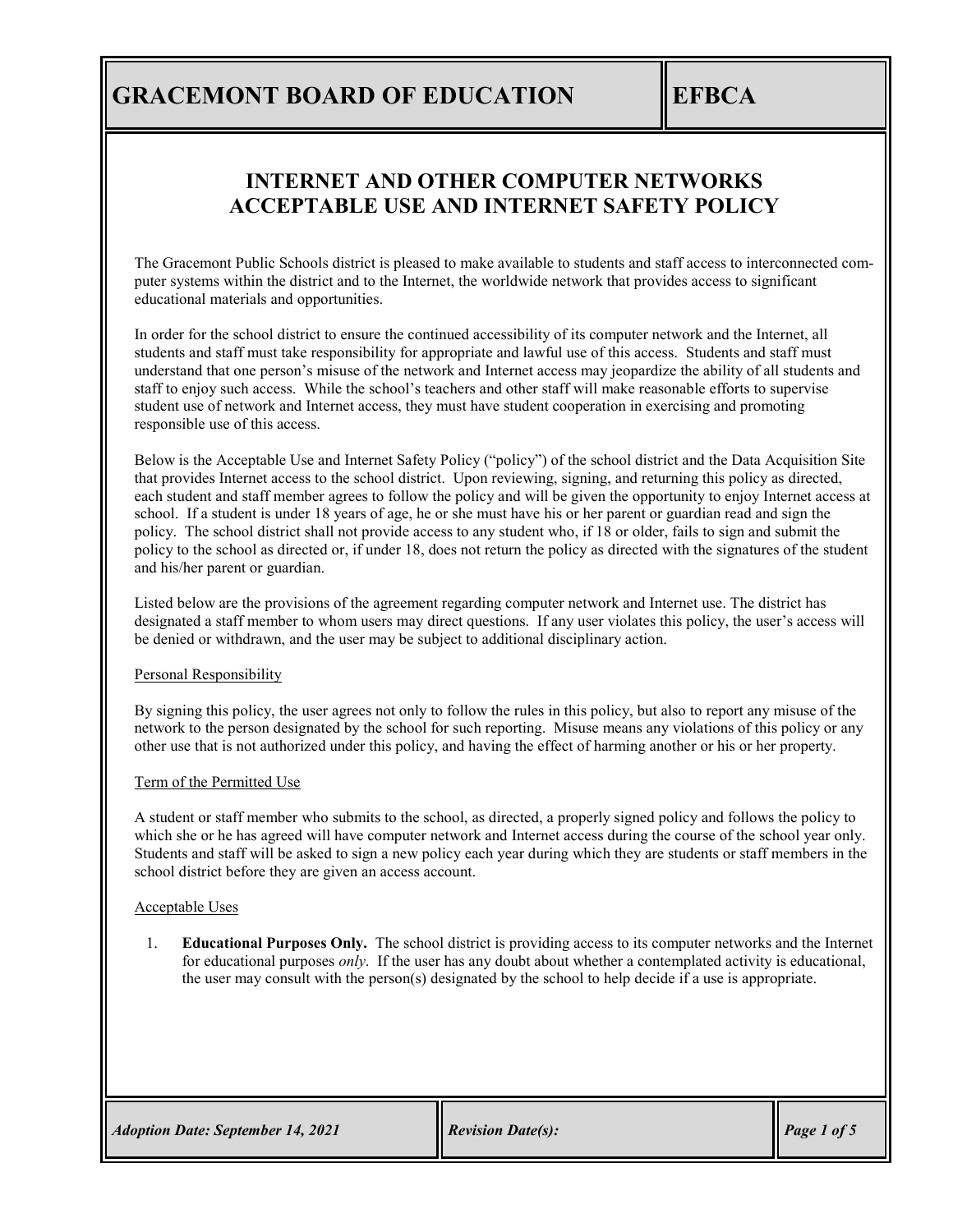### **INTERNET AND OTHER COMPUTER NETWORKS ACCEPTABLE USE AND INTERNET SAFETY POLICY (Cont.)**

- 2. **Unacceptable Uses of Network.** Among the uses that are considered unacceptable and which constitute a violation of this policy are the following:
	- A. Uses that violate the law or encourage others to violate the law. Do not transmit offensive or harassing messages; offer for sale or use any substance the possession or use of which is prohibited by the school district's student discipline policy; view, transmit or download pornographic materials or materials that encourage others to violate the law; intrude into the networks or computers of others; and download or transmit confidential, trade secret information, or copyrighted materials. Even if materials on the networks are not marked with the copyright symbol, the user should assume that all materials are protected unless there is explicit permission on the materials to use them.
	- B. Uses that cause harm to others or damage to their property. For example, do not engage in defamation (harming another's reputation by lies); employ another's password or some other user identifier that misleads message recipients into believing that someone other than the user is communicating or otherwise using his/her access to the network or the Internet; upload a worm, virus, "Trojan horse," "time bomb," or other harmful form of programming or vandalism; participate in "hacking" activities or any form of unauthorized access to other computers, networks, or information systems.
	- C. Uses that jeopardize the security of student and staff access and of the computer network or other networks on the Internet. For example, do not disclose or share your password with others; do not impersonate another user.
	- D. Uses that are commercial transactions. Students, staff, and other users may not sell or buy anything over the Internet. The user should not give others private information about the user or others, including credit card numbers and social security numbers.
- 3. **Netiquette.** All users must abide by rules of network etiquette, which include the following:
	- A. Be polite. Use appropriate language. No swearing, vulgarities, suggestive, obscene, belligerent, or threatening language.
	- B. Avoid language and uses that may be offensive to other users. Do not use access to make, distribute, or redistribute jokes, stories, or other material that is based upon slurs or stereotypes relating to race, gender, ethnicity, nationality, religion, or sexual orientation.
	- C. Do not assume that a sender of e-mail is giving his or her permission for the user to forward or redistrib ute the message to third parties or to give his/her e-mail address to third parties. This should be done only with permission or when the user knows that the individual would have no objection.
	- D. Be considerate when sending attachments with e-mail (where this is permitted). Be sure that the file is not too large to be accommodated by the recipient's system and is in a format that the recipient can open.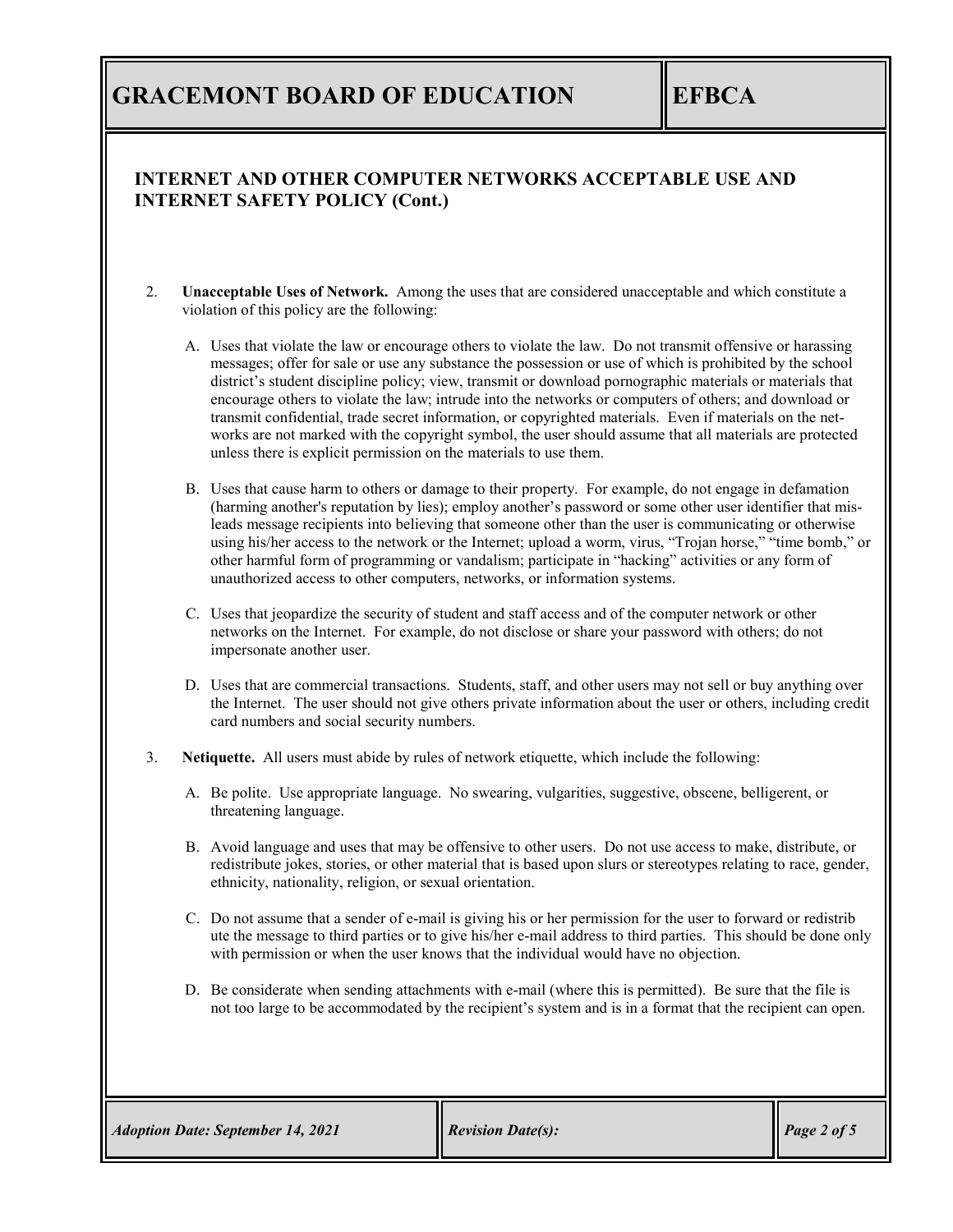### **INTERNET AND OTHER COMPUTER NETWORKS ACCEPTABLE USE AND INTERNET SAFETY POLICY (Cont.)**

- 4. *Cyber Bullying* Cyber bullying is when one or more people intentionally harm, harass, intimidate, or reject another person using technology. This includes but is not limited to the following:
	- Sending mean or threatening messages via email, IM (instant messaging), or text messages.
	- Spreading rumors about others through email, IM, or text messages.
	- Creating a Web site or MySpace (or other social-networking) account that targets another student or other person(s).
	- Sharing fake or embarrassing photos or videos of someone with others via a cellphone or the Web.
	- Stealing another person's login and password to send mean or embarrassing messages from his or her account.

It shall be the policy of Gracemont Public Schools that cyber bullying will not be tolerated under any circumstances. A student caught violating this policy will lose computer privileges and these actions may result in further disciplinary action including suspension or expulsion from school of the student(s) involved. In addition, violators and their parents/guardians may be subject to civil and/or criminal penalties as specified by Oklahoma and/or federal law.

#### Internet Safety

- 1. **General Warning; Individual Responsibility of Parents and Users.** All student users and their parents/guardians are advised that access to the electronic network may include the potential for access to materials inappropriate for school-aged students. Every user must take responsibility for his or her use of the computer network and Internet and stay away from these sites. Parents of minors are the best guides to materials to shun. If a student or staff member finds that other users are visiting offensive or harmful sites, he or she should report such use to the appropriate school designee.
- 2. **Personal Safety.** Be safe. In using the computer network and Internet, the user should not reveal personal information such as the user's home address or telephone number. The user should not use his/her real last name or any other information which might allow a person to locate the user without first obtaining the permission of a supervising teacher. Do not arrange a face-to-face meeting with someone "met" on the computer network or Internet without a parent's permission (if the user is under 18). Regardless of the user's age, the user should never agree to meet a person the user has only communicated with on the Internet in a secluded place or in a private setting.
- 3. **"Hacking" and Other Illegal Activities.** It is a violation of this policy to use the school's computer network or the Internet to gain unauthorized access to other computers or computer systems, or to attempt to gain such unauthorized access. Any use which violates state or federal law relating to copyright, trade secrets, the distribution of obscene or pornographic materials, or which violates any other applicable law or municipal ordinance, is strictly prohibited.
- 4. **Confidentiality of Student Information.** Personally identifiable information concerning students may not be disclosed or used in any way on the Internet without the permission of a parent or guardian or, if the student is 18 or over, the permission of the student. Users should never give out private or confidential information about themselves or others on the Internet, particularly credit card numbers and Social Security numbers. A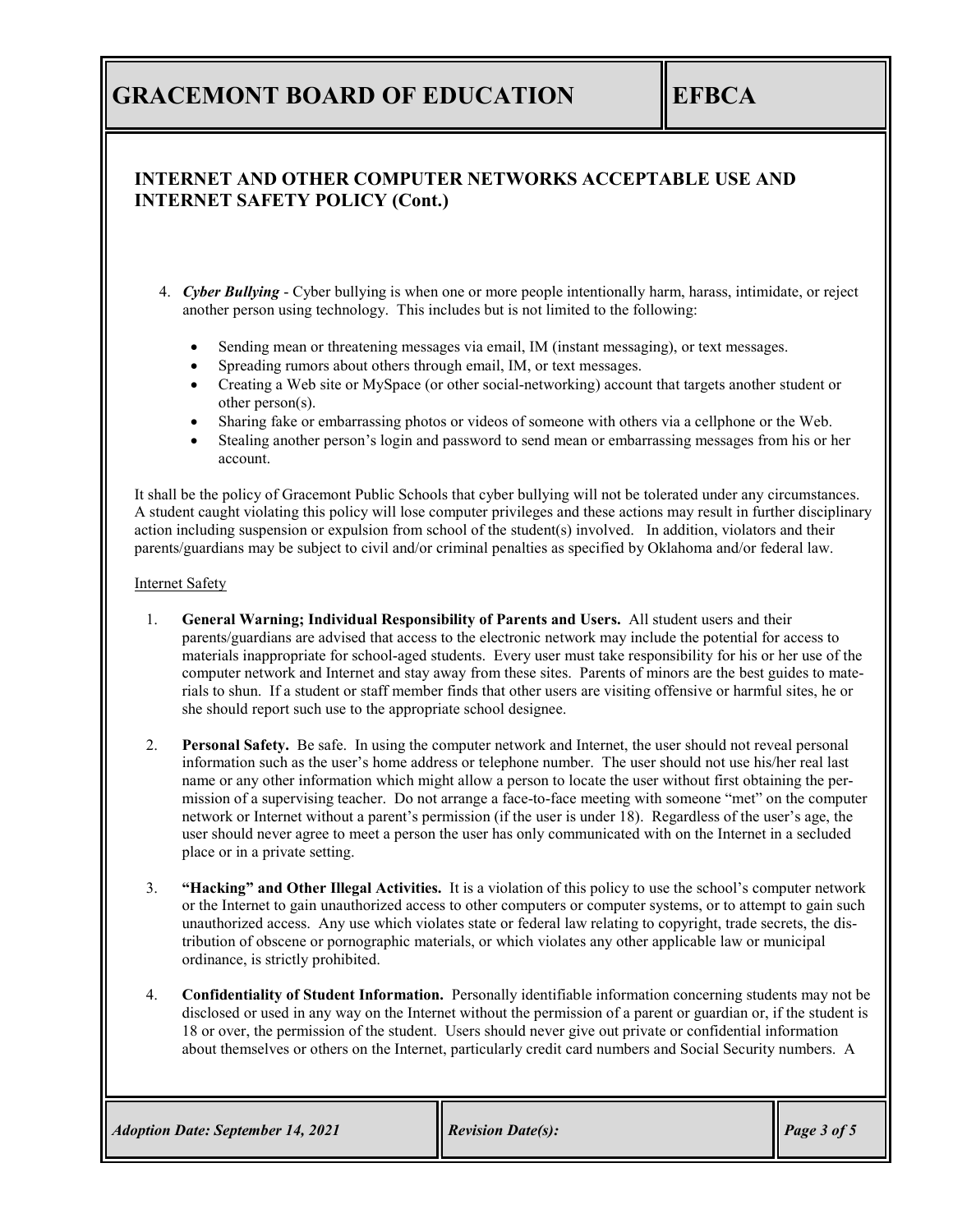### **INTERNET AND OTHER COMPUTER NETWORKS ACCEPTABLE USE AND INTERNET SAFETY POLICY (Cont.)**

supervising teacher or administrator may authorize the release of directory information, as defined by law, for internal administrative purposes or approved educational projects and activities.

5. **Active Restriction Measures.** The school, either by itself or in combination with the Data Acquisition Site providing Internet access, will utilize filtering software or other technologies to prevent users from accessing visual depictions that are  $(1)$  obscene,  $(2)$  pornographic, or  $(3)$  harmful to minors. We are using our technology protection measure (internet filtering software) to ensure that users are not accessing such depictions or any other material that is inappropriate for minors.

Internet filtering software or other technology-based protection systems may be disabled by a supervising teacher or school administrator, as necessary, for purposes of bona fide research or other educational projects being conducted by students age 17 and older.

The term "harmful to minors" is defined by the Communications Act of 1934 (47 USC Section 254 [h][7]), as meaning any picture, image, graphic image file, or other visual depiction that

- taken as a whole and with respect to minors, appeals to a prurient interest in nudity, sex, or excretion;

- depicts, describes, or represents, in a patently offensive way with respect to what is suitable for minors, an actual or simulated sexual act or sexual contact, actual or simulated normal or perverted sexual acts, or a lewd exhibition of the genitals;

- taken as a whole, lacks serious literary, artistic, political, or scientific value as to minors.

6. All students will be educated about appropriate online behavior, including interacting with other individuals on social networking websites and in chat rooms and cyber bullying awareness and response.

#### **Privacy**

Network and Internet access is provided as a tool for the user's education. The school district reserves the right to monitor, inspect, copy, review, and store at any time and without prior notice any and all usage of the computer network and Internet access and any and all information transmitted or received in connection with such usage. All such information files shall be and remain the property of the school district and no user shall have any expectation of privacy regarding such materials.

#### Failure To Follow Policy

The user's use of the computer network and Internet is a privilege, not a right. A user who violates this policy, shall at a minimum, have his or her access to the computer network and Internet terminated, which the school district may refuse to reinstate for the remainder of the student's enrollment or the staff member's employment in the school district. A user violates this policy by his or her own action or by failing to report any violations by other users that come to the attention of the user. Further, a user violates this policy if he or she permits another to use his or her account or password to access the computer network and Internet, including any user whose access has been denied or terminated. The school district may also take other disciplinary action in such circumstances.

*Revision Date: September 14, 2021 Revision Date(s):* Page 4 of 5